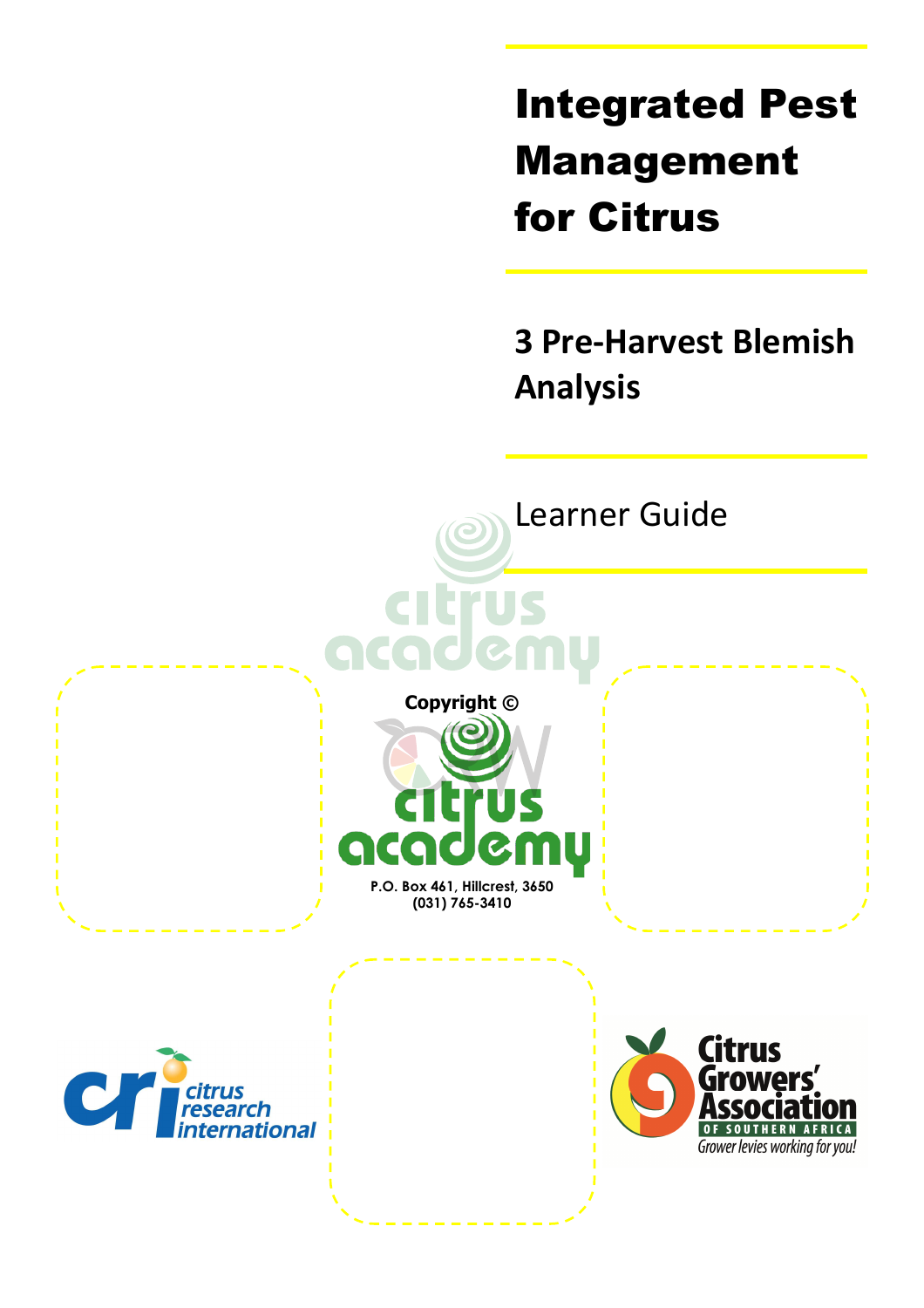**© Citrus Academy NPC**  1<sup>st</sup> edition 2011 | 2<sup>nd</sup> edition 2017

The content of this module is based on audio-visual material produced by the Citrus Academy.

**Presented by:**  Dr Sean Moore

**Photographs contributed by:**  Peter Stephen, Dr Tim Grout, Wayne Kirkman, Dr Sean Moore, Kirsty Venter, Johanna Mathewson

**Visual material production:**  Media World

**Additional information sources:**  Citrus Production Guidelines: Volume III - Integrated Pest Management, Citrus Research International

**Unit standard alignment:** Cabeton Training and Development (Carol Harington)

#### **Project coordinator:**

Citrus Academy (Jacomien de Klerk)



**Disclaimer**

By accepting this document and reading its contents you agree to be bound by the terms of this disclaimer.

The use of the contents of this document and the accompanying visual material is at your own risk. Neither the Citrus Academy nor Citrus Research International nor the Citrus Growers' Association warrant that the content of this document or the visual material is suitable for your intended use or that it is free of inaccuracies or omissions. The opinions and advice expressed in this document and the visual material are not necessarily those of the Citrus Academy, Citrus Research International or the Citrus Growers' Association. The Citrus Academy, Citrus Research International and the Citrus Growers' Association, their directors, officers, employees, agents and contractors shall not be liable for any loss or damage of any nature suffered by any person as a direct or indirect result of the use of, or inability to use, any advice, opinion or information contained in this document or the visual material, or any misrepresentation, misstatement or omission, whether negligent or otherwise, contained in this document and the visual material.

You indemnify the Citrus Academy, Citrus Research International and the Citrus Growers' Association against any claim by any third party against the Citrus Academy, Citrus Research International and the Citrus Growers' Association, their directors, officers, employees, agents or contractors arising from, or in connection with, the use of, or reliance on, the contents of this document and the visual material. It is your responsibility to determine suitability of the contents of this document and the accompanying visual material for your intended use.



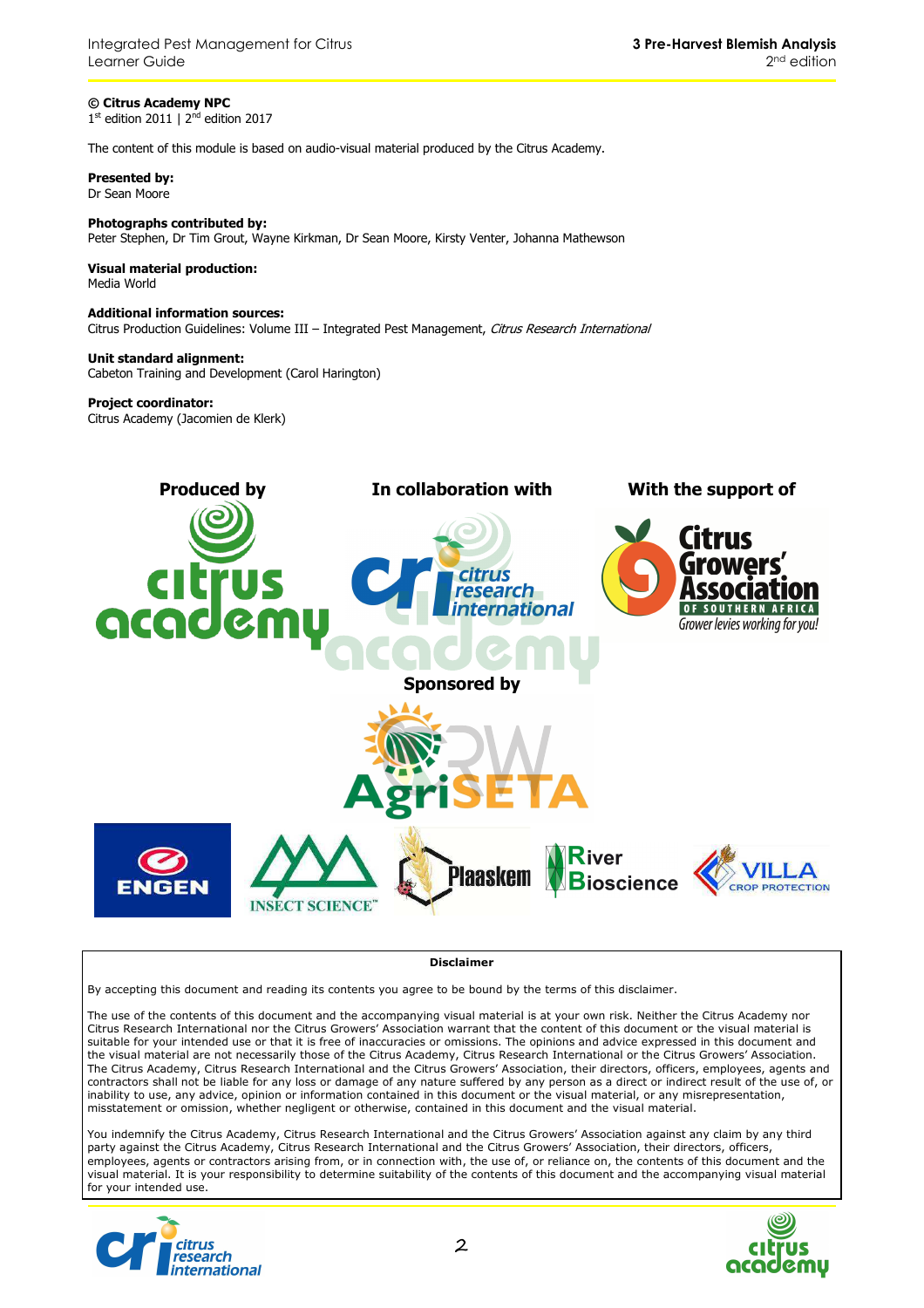# Contents

| <b>Introduction</b>                                                           | 4           |
|-------------------------------------------------------------------------------|-------------|
| <b>Purpose of Analysis</b>                                                    | 4           |
| <b>Fruit Collection Procedures</b>                                            | 4           |
| <b>Fruit Blemishes</b><br>Blemish Example: Thrips<br>Blemish Example: Budmite | 5<br>5<br>6 |
| <b>Blemish Analysis Records</b>                                               |             |

# **information**

#### **Second Edition**

The first edition of the Integrated Pest Management for Citrus learner guides were exact transcripts of the audio-visual modules which they accompanied. This second edition has been updated with additional information and new developments. The changes are in *italics and* underlined.



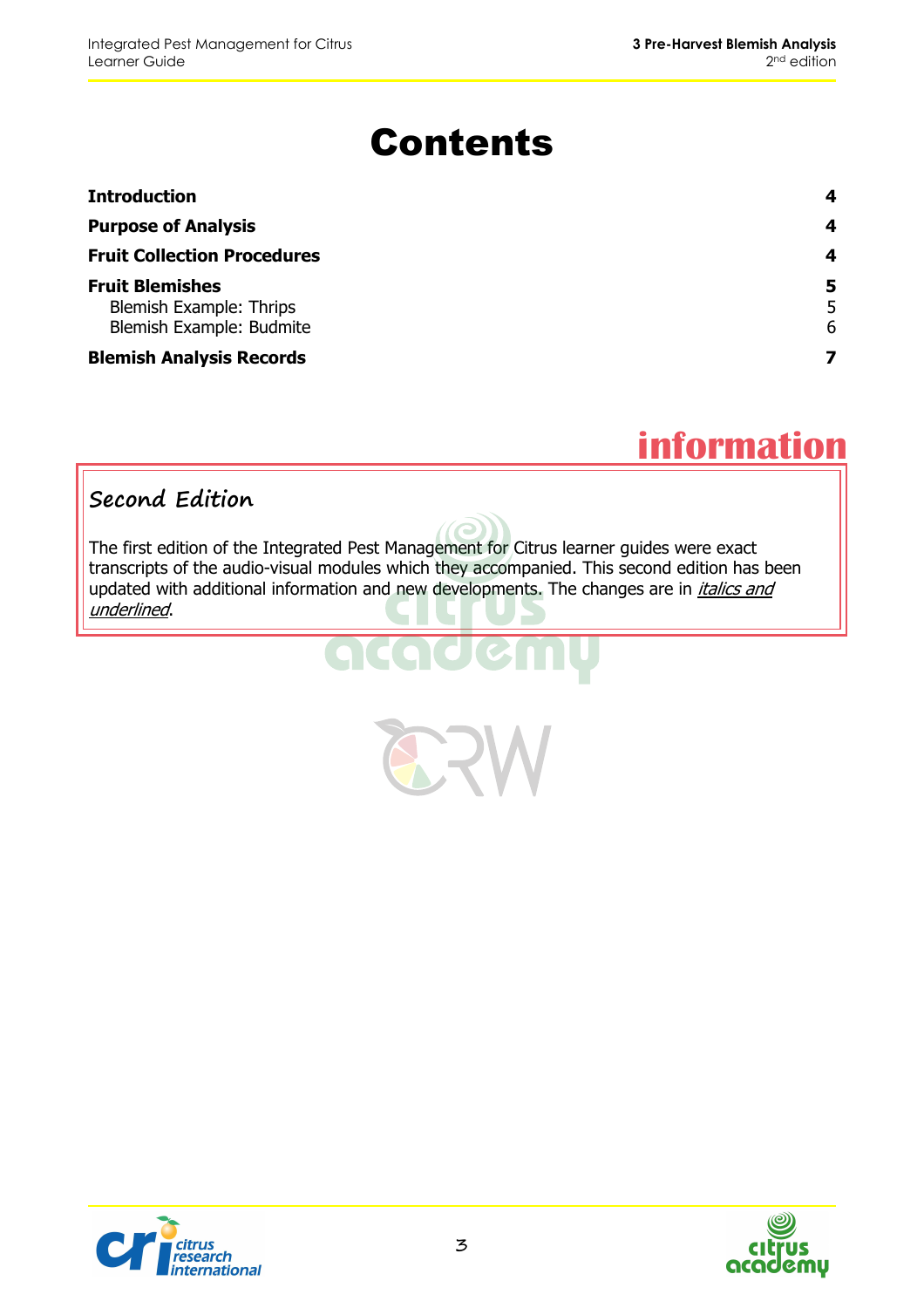#### **Introduction**

A blemish factor analysis is a very important exercise which needs to be conducted at the end of every season. This helps greatly in decision making for a pest management programme for the following season.

## **Purpose of Analysis**

A blemish factor analysis effectively does four things:

- It comments on the **pest and natural enemy trends** observed through scouting during the course of the season.
- **It also comments on the threshold** which had been applied by the farmer during the course of that season. Although many thresholds have been scientifically determined, many others are still in the process of development and it can also not just be assumed that thresholds will be identical in each different area.
- $\div$  Thirdly, the blemish factor analysis comments on the **success of the spray programme** applied during the season, and
- $\cdot$  It helps in establishing what sort of spray programme to follow for the **following season**.

## **Fruit Collection Procedures**

A blemish factor analysis can be conducted either in the orchard or at the packhouse.

However there are problems associated with conducting this analysis at the packhouse. If fruit are delivered to the packhouse and a sample is taken from the picking bin at the packhouse, this sample is unlikely to be representative of the orchard as a whole. It is likely to represent only a small section of that orchard.

The second problem is that fruit are often preselected in the orchard. In other words, the worst blemished fruit, which is unlikely to make the export standard, will be thrown out in the orchard and won't even make it to the packhouse.

It is therefore better to conduct such an analysis in the orchard. Growers or scouts should select 50 to 100 fruit per hectare at random and conduct the analysis on these fruit. Fruit can be analysed while they are still hanging in the tree or the fruit can be picked and analysed at a later stage.



#### Comments on monitoring

- Comments on thresholds used
- Comments on spray programme used
- Assists with spray programme development for next season





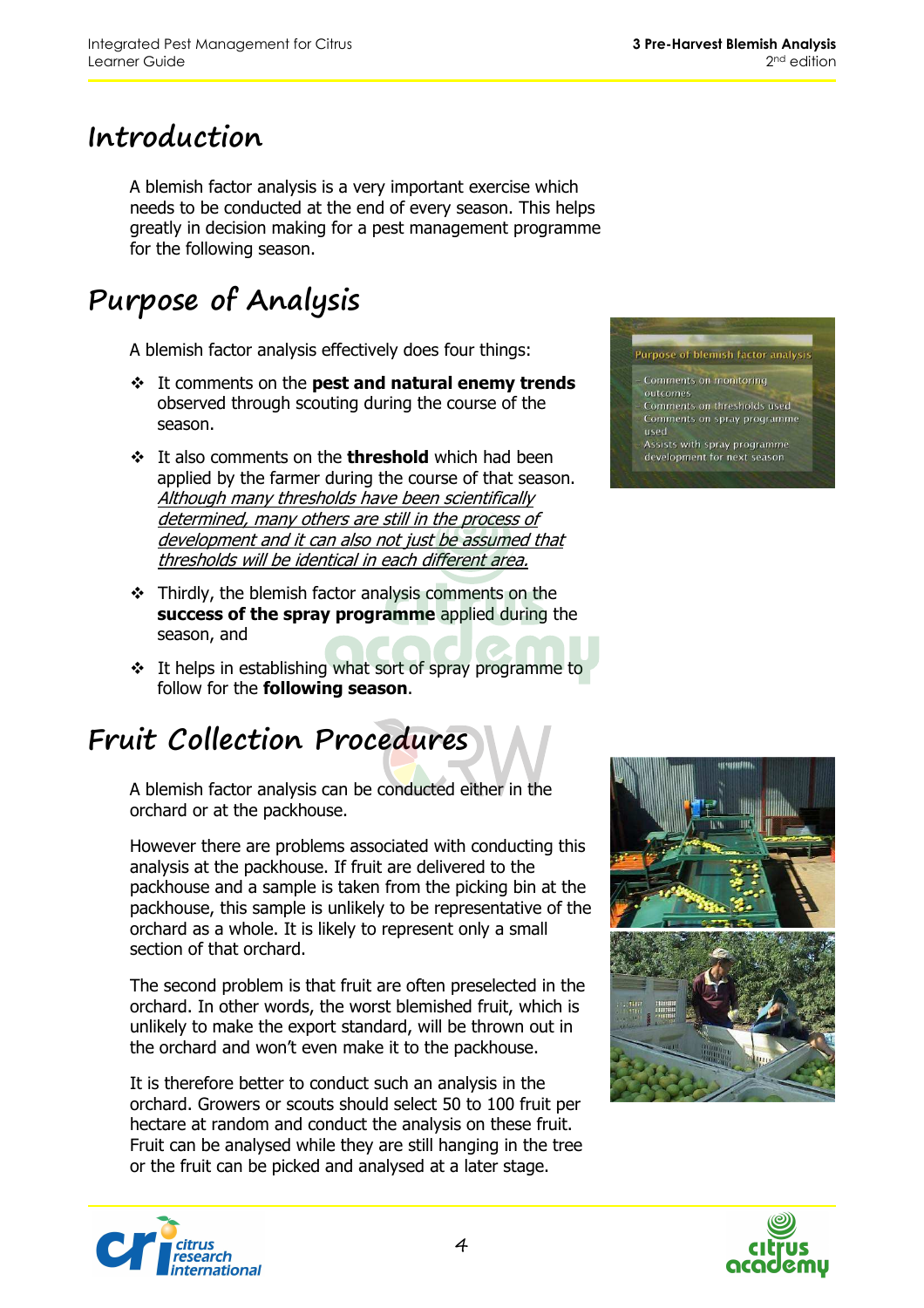It is important that these fruit which are selected are not just from one section of the orchard but that they are representative of the entire orchard. Therefore, trees at random and fruit at random should be selected throughout the orchard in a similar sort of formation as what would be used for scouting, i.e. a diagonal line, or a V- or W-shape.



## **Fruit Blemishes**

Every single blemish factor on the fruit should be noted and recorded. It should also be noted whether the blemish factor is just a minor scarring or whether it is sufficient to downgrade the fruit for export. In order to determine that, one needs to get hold of Citrus Research International's (CRI) blemish standards booklet so that one can categorise what is acceptable and what is not acceptable for export.

Blemish factors which should be recorded are factors such as:

- Wind
- ❖ Red scale
- ❖ Mealybug
- ❖ Creasing
- Thrips damage, and one can categorise this thrips damage as early damage, late damage or thrips scribbling
- ❖ Bud-mite damage
- ❖ Bollworm damage
- ❖ Sooty mould
- ❖ Navel-end splitting
- Fruit fly
- ❖ False codling moth
- $\div$  A range of mites, e.g. flat mite, rust mite, silver mite
- Other factors, such as chemical burn

#### **Blemish Example: Thrips**

Here I have selected a few examples of thrips damage. This first one, for example, shows very severe thrips damage from early in the season when the fruit was still small. Remember that all of the feeding early in the season occurs underneath the calyx, so the further the damage has grown from the calyx, the earlier the







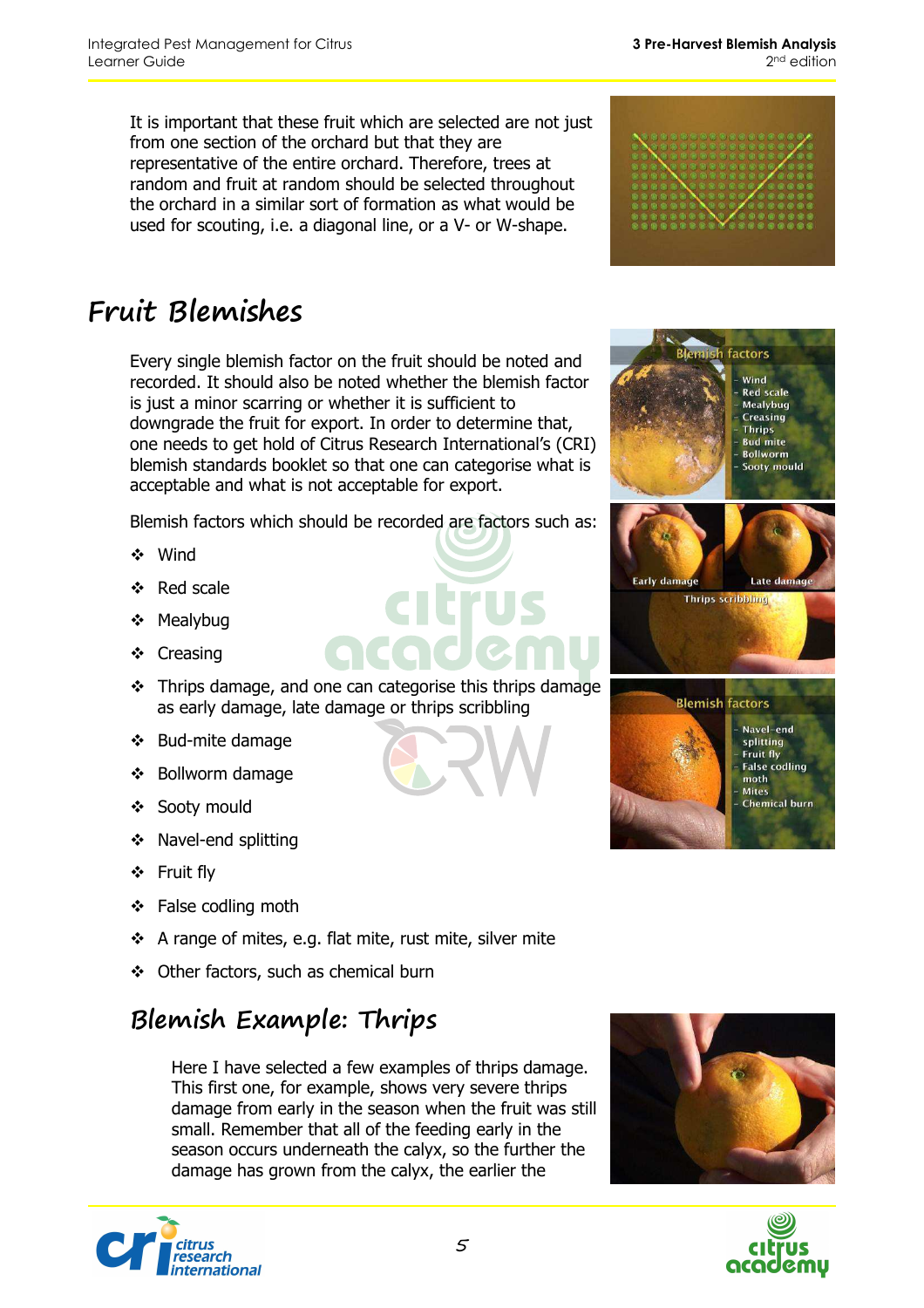**3 Pre-Harvest Blemish Analysis**  2<sup>nd</sup> edition

damage was inflicted.

The fact that there was no break in the damage from right up to the stem-end to far from the stem-end means that there was inadequate or no thrips control during the course of almost the entire early season.

The second example shows just a ring of thrips damage where between that ring and the stem-end it is clean. So at a fairly early stage during the season, thrips control was inadequate. Possibly scouting didn't pick up the presence of thrips early enough or the product which was used was not effective enough or reapplication of the product wasn't rapid enough. However, thereafter it appears that thrips control was adequate. Both of these examples are probably likely to downgrade the fruit for export.

The third examples shows an even less severe case of thrips damage, just a single ring of damage which occurred for a very short period of time. This may or may not downgrade the fruit for export. This example shows a very small sector of thrips damage and it is unlikely that this will downgrade the fruit for export.

Another example is late-season thrips damage which doesn't occur underneath the calyx, but occurs on the side of the fruit. This is called thrips scribbling.

Finally, a fairly unusual form of thrips damage is damage around the navel-end, also clearly sufficient to cause downgrading of the fruit. This would also have occurred probably later on during the season.

#### **Blemish Example: Budmite**

There are three different symptoms of bud mite damage on fruit, i.e.:

- ❖ Ridging around the calyx-end
- $\div$  A general flattening of the fruit, and
- ❖ Protrusion of the navel-end in navel oranges









nnus<br>esearch<br>iternational

6